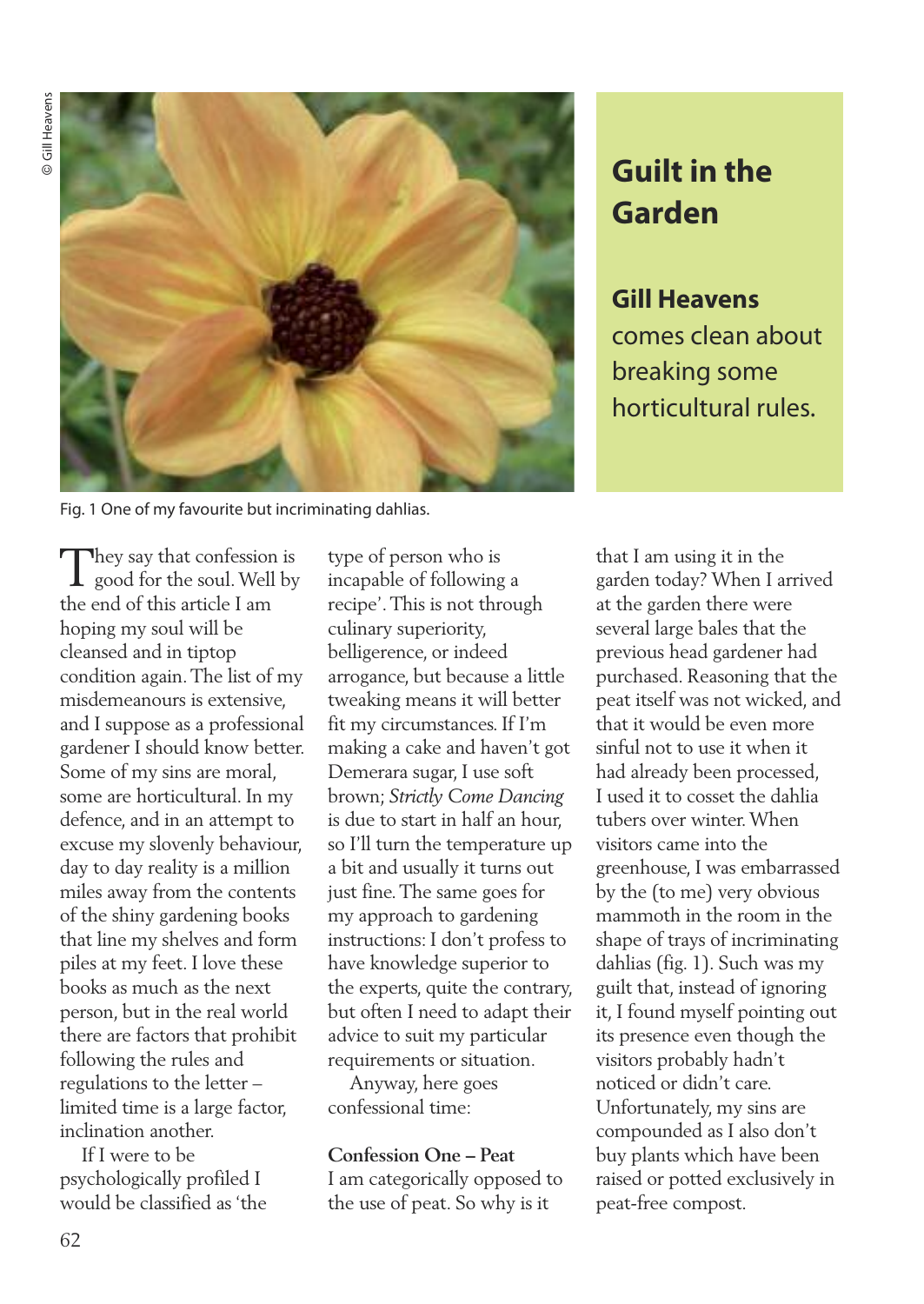#### **Confession Two – Murder**

#### **a) Premeditated**

While top scientists are working day and night to harness the power of nuclear fusion, gardeners are deep in debate about the best way to protect their plants from mollusc attack. I would judge myself to be mid-range guilty in this sin – we do kill the slugs and snails, but we try not to kill everything else as well.We use slug pellets approved by the Soil Association, barriers and (I am blushing now) the 'chop them in half' method.

Another temptation is caterpillars – we all love butterflies but hate the damage their caterpillars often wreak. In the garden there are many self-seeded host plants for the incredible mullein moth, and I am willing to share (fig. 2), but when I found them munching my favourite *Verbascum*

'Temptress Purple' they were quickly evicted! As for the dreaded vine weevils, when found lurking in the greenhouse pots these voracious larvae's next destination is the bird table. This disposal method goes a long way to abating my guilt, as surely feeding the robin cancels out the killing of the weevil.

In an attempt to trap aphids in the greenhouse we have used proprietary yellow sticky sheets. Unfortunately the sheets are not exclusively sticky to greenfly, frequently also imprisoning butterflies and bees. In the end it was too heart rending trying to free the good guys without loss of limb (theirs not mine) and I eventually removed the yellow perils, resorting to a more basic and messy squashing technique. Lastly, I felt even more guilt when I read that my prize *Araujia sericifera*

(fig. 3) captures unsuspecting moths at night by holding them by the proboscis, then releasing them later the next day – I had unwittingly unleashed a torturer on our night fliers! Now, every morning during the flowering season my first job is to check there are no victims needing to be released from the accurately named 'Cruel Plant'.

**b) Accessory to the Fact** On an occasional basis I find dead creatures around the garden, mainly voles and field mice but sometimes birds. When I first arrived at Cliffe I was ill-prepared for 'nature red in tooth and claw', so when I found an obviously not-long-for-this-world mouse in the road I fetched some seed to make its last few minutes happier.When I returned it had disappeared. I convinced myself it had got



Fig. 2 I am usually willing to share the garden's horticultural bounty, but not *Verbascum*'Temptress Purple' with a mullein-moth larva.

Gill Heavens Gill Heavens©



Fig. 3 *Araujia sericifera*, aptly named 'Cruel Plant'.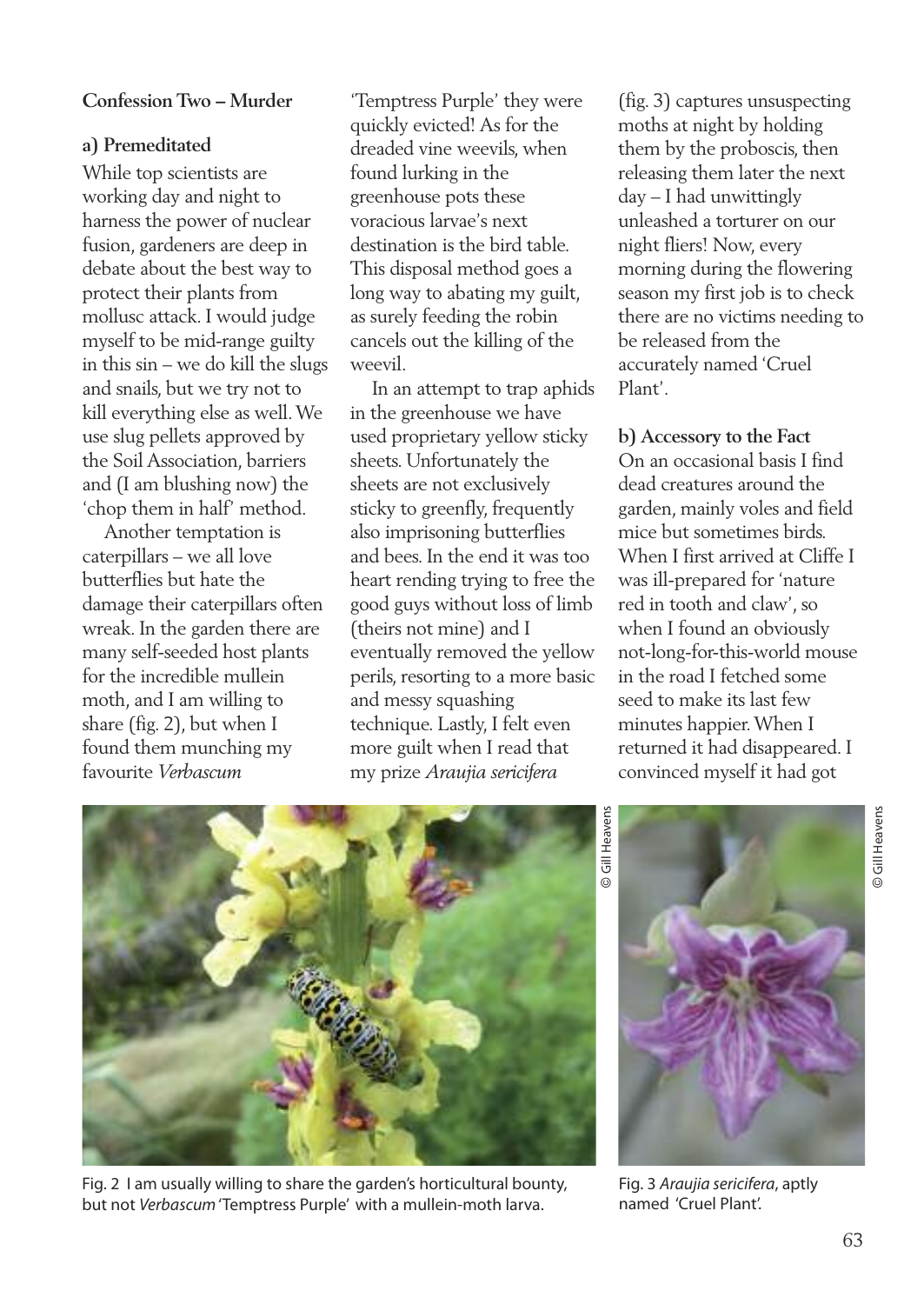over its funny turn and was now snuggled up with its family eating hazelnuts. Over the last 8 years my softy city soul has atrophied, and no longer do I shed a tear over the corpses.

I do, however, often wonder if it is somehow my fault. Have I poisoned that little mouse? (One year all the ricinus seeds disappeared before I could gather them, which was a little worrying). Perhaps the poor blue tit caught a disease because the bird table wasn't cleaned often enough? To make amends, the dead are given a customised funeral rite, which involves being catapulted off the end of the shovel into the woods with a "May your God go with you" (thank you Dave Allen).

# **Confession Three – Culling Plants**

One of my favourite occupations is growing plants from seed, but even this innocuous task is full of anguish.The point when fun becomes fraught is when the moment comes to prick out and throw away surplus seedlings.After you've selected the largest and healthiest, how do you choose who lives or dies? Who is to say the smaller ones aren't just late starters? What horticultural stars am I denying the chance to shine? The upshot of this is that I pot on far too many, and those I don't manage to foist on to others just die of neglect later in their lives (fig. 4). Even thinning the radishes pricks my conscience.

© Gill Heavens Gill Heavens



Fig. 4 Seedling city – how can any be discarded? the foothills of the Himalaya

## **Confession Four – Plant Names**

When it comes to plant names I am too trusting.The problem is that when I buy a plant or a pack of seed I believe what I read. I have neither the time nor the inclination to research each newcomer to the garden, and surely the suppliers know what they're doing? Not always, it appears.When I was visited by a VIHP (Very Important Horticultural Person) recently, he pointed out that our *Deutzia* x *hybrida* 'Magicien' was actually *Deutzia* x *hybrida* 'Strawberry Fields' (fig. 5), and that our *Sambucus nigra* f. *porphyrophylla* was really a cultivar he had introduced as 'Thundercloud'. In both cases I was rather pleased, as the true names are much easier to pronounce. More recently I was pointing out to all and sundry the spectacular flowers of *Lobelia bridgesii* only to discover that my plant doesn't look anything like *bridgesii* and is most likely the stunning *Lobelia excelsa* (fig. 6). So not only do I get it wrong, I pass this misinformation on to others, doubly guilty.

### **Confession Five – Lackadaisicalness Tools**

A well-worn maxim is 'use the right tool for the right job'. Which is all very well but, when you work in a garden with a terrain comparable to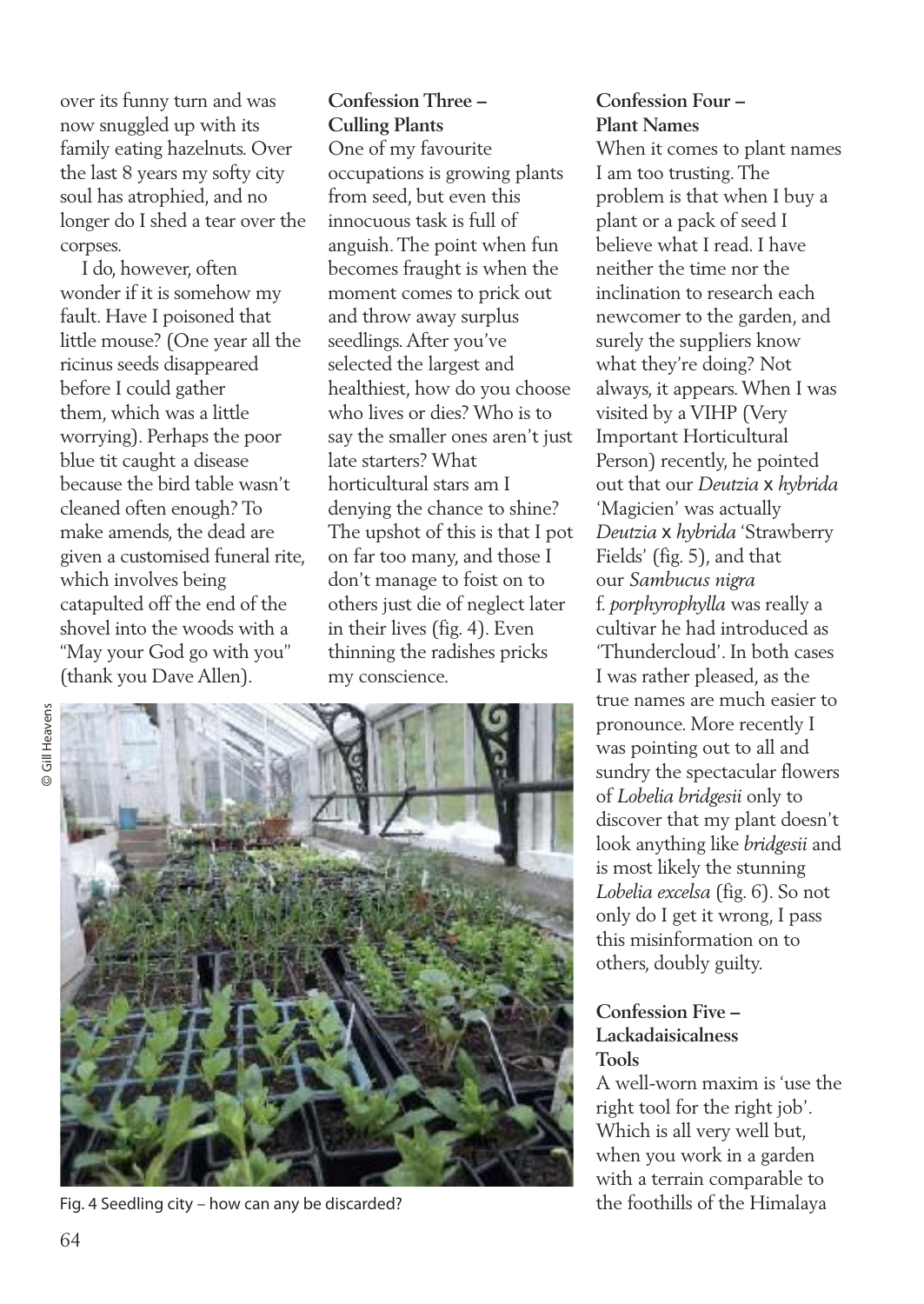

Fig. 5 We now know that this is *Deutzia* x *hybrida*'Strawberry Fields'.



Fig. 6 *Lobelia excelsa* is now known by its true name.

(fig. 7), if the right tool isn't at hand then you tend to compromise. In practice, improvisation is more likely on a Friday afternoon and it may involve planting with a hand fork, weeding with a trowel, or trying to cut through a sturdy branch with a pair of secateurs when really a pair of loppers would be the sensible choice.The resulting carnage means you have to get the loppers in the end to tidy up before anybody notices the poor workmanship.Tools are abused, occasionally left out in wind and rain, are lost for months in compost heaps, not oiled and sharpened on a regular basis, again the list is endless.

### **And other supposed short cuts**

 $\equiv$  Pernicious weeds and seedheads find their way into the compost.You know you will pay for it in the end, but a moment's lack of concentration and whoops, where did that bindweed root go! As for diligently washing plant pots every season, I cannot tell a lie – it never happens and I have no plans to restart this regime.At best they might get a quick wipe down.

# **Confession Six – Plant Cruelty**

One of my worst sins is moving plants so that they subsequently die.A case in point was when I moved an *Anisodontea capensis* (fig. 8) which was thriving in the position I had allotted it but squashing a *Grevillea* 'Canberra Gem'. Dutifully, I waited for the optimum conditions to move it, during a mild period in the spring – perfect.What followed almost immediately were



Fig. 7 The foothills of the garden discourage me from fetching the right tool for the job.